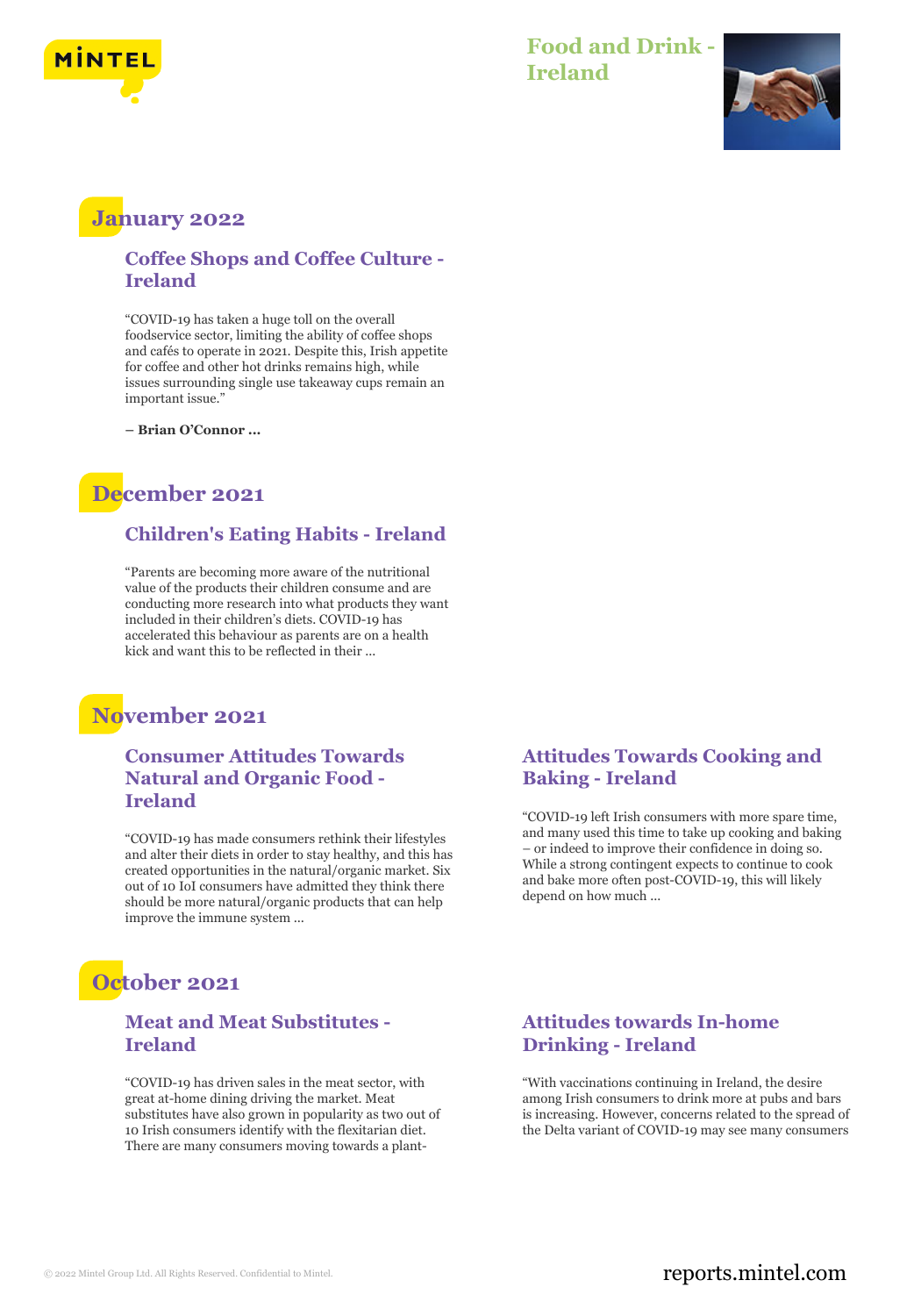

## **Food and Drink - Ireland**



based diet for ethical reasons, however, eating meat will ...

# **September 2021**

#### **Butter and Spreads - Ireland**

"Butter and spread usage has benefitted from the impact of COVID-19 as consumer behaviour shifted during lockdown. Consumers have utilised their time at home by being creative with their spare time and picking up new hobbies such as baking or cooking from scratch – as well as consuming more meals ...

# **July 2021**

### **Consumer Snacking Habits - Ireland**

Irish consumers have become more reliant on snacking products to support their emotional wellbeing. The pandemic has forced many consumers to spend more time at home and as a result people are prioritising snacking as a way to indulge while they stay there. COVID-19 has also shifted consumer behaviour to ...

# **June 2021**

### **Carbonated Soft Drinks - Ireland**

"COVID-19 has taken its toll on the carbonated drinks market – particularly on-trade sales. Recovery is likely to be slowed by continued consumer concern relating to sugar content in drinks and the growing unease Irish consumers have towards single-use plastic."

**– Brian O'Connor, Senior Consumer Analyst, May 2021**



#### **Cheese - Ireland**

"Cheese usage has benefitted from the impact of COVID-19. Consumer prices have dropped and are predicted to continue to decline across IoI. Even though there are fears surrounding Brexit and how disruption amongst supply chains could affect cheese products

prefer to spend more of their leisure time at home for the remainder of 2021 ...